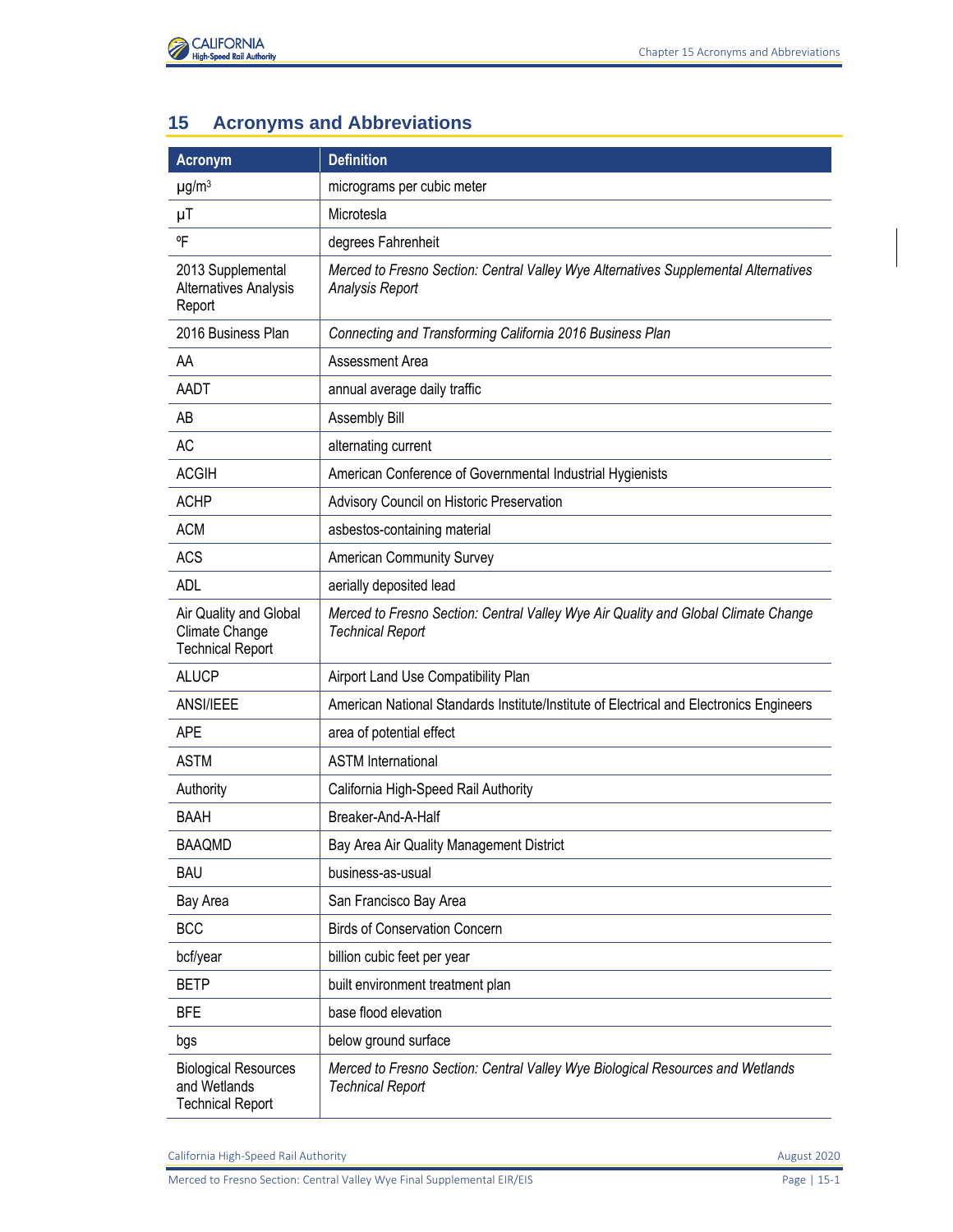

| <b>Acronym</b>       | <b>Definition</b>                                                     |
|----------------------|-----------------------------------------------------------------------|
| <b>BMP</b>           | best management practice                                              |
| <b>BNSF</b>          | <b>BNSF Railway</b>                                                   |
| <b>BPS</b>           | best performance standards                                            |
| <b>BRMP</b>          | biological resources management plan                                  |
| Btu                  | <b>British thermal units</b>                                          |
| CAA                  | Clean Air Act                                                         |
| CAAQS                | California Ambient Air Quality Standards                              |
| Cal. Code Regs.      | California Code of Regulations                                        |
| Cal. Gov. Code       | California Government Code                                            |
| <b>CAL FIRE</b>      | California Department of Forestry and Fire Protection                 |
| Cal-OSHA             | California Occupational Safety and Health Administration              |
| Caltrans             | California Department of Transportation                               |
| CARB                 | California Air Resources Board                                        |
| CAT                  | computed axial tomography                                             |
| <b>CCA</b>           | copper chromated arsenate                                             |
| <b>CCID</b>          | Central California Irrigation District                                |
| <b>CDFW</b>          | California Department of Fish and Wildlife                            |
| <b>CDOF</b>          | California Department of Finance                                      |
| <b>CDPH</b>          | California Department of Public Health                                |
| CEC                  | California Energy Commission                                          |
| CED                  | California Energy Demand                                              |
| CEDD                 | California Employment Development Department                          |
| Central Valley RWQCB | Central Valley Regional Water Quality Control Board                   |
| Central Valley Wye   | Merced to Fresno Section: Central Valley Wye                          |
| <b>CEQ</b>           | <b>Council on Environmental Quality</b>                               |
| CEQA                 | California Environmental Quality Act                                  |
| <b>CERCLA</b>        | Comprehensive Environmental Response, Compensation, and Liability Act |
| <b>CESA</b>          | California Endangered Species Act                                     |
| <b>CFC</b>           | chlorofluorocarbons                                                   |
| CGG                  | California Gas Gathering                                              |
| C.F.R.               | Code of Federal Regulations                                           |
| CGS                  | California Geological Survey                                          |
| CH <sub>4</sub>      | methane                                                               |
| <b>CHCD</b>          | California Department of Housing and Community Development            |
| <b>CMP</b>           | construction management plan                                          |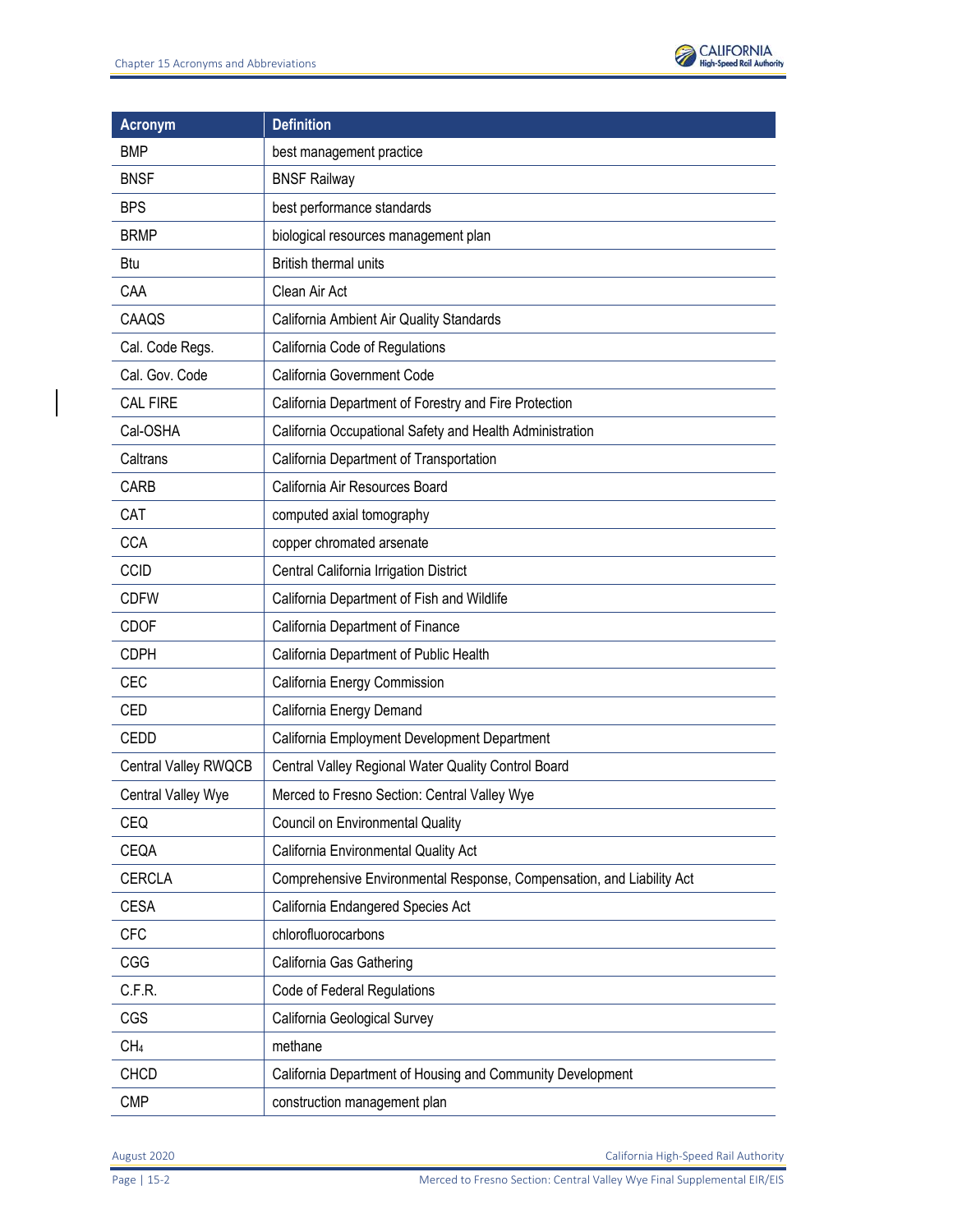

| <b>Acronym</b>                | <b>Definition</b>                                                                                                                                                                    |
|-------------------------------|--------------------------------------------------------------------------------------------------------------------------------------------------------------------------------------|
| <b>CNDDB</b>                  | California Natural Diversity Database                                                                                                                                                |
| <b>CNPS</b>                   | California Native Plant Society                                                                                                                                                      |
| CO                            | carbon monoxide                                                                                                                                                                      |
| CO <sub>2</sub>               | carbon dioxide                                                                                                                                                                       |
| CO <sub>2</sub> e             | Carbon dioxide equivalent                                                                                                                                                            |
| Conditions of<br>Receivership | Conditions of Receivership for Paleontologic Salvage Collections                                                                                                                     |
| <b>CP</b>                     | construction package                                                                                                                                                                 |
| <b>CPUC</b>                   | California Public Utilties Commission                                                                                                                                                |
| <b>CRAM</b>                   | California Rapid Assessment Method                                                                                                                                                   |
| <b>CRHR</b>                   | California Register of Historical Resources                                                                                                                                          |
| <b>CT</b>                     | computed tomography                                                                                                                                                                  |
| <b>CTP</b>                    | construction transportation plan                                                                                                                                                     |
| <b>CUPA</b>                   | <b>Certified Unified Program Agencies</b>                                                                                                                                            |
| <b>CVFPB</b>                  | Central Valley Flood Protection Board                                                                                                                                                |
| <b>CWA</b>                    | Clean Water Act                                                                                                                                                                      |
| <b>CWD</b>                    | Chowchilla Water District                                                                                                                                                            |
| <b>CWHR System</b>            | California Wildlife Habitat Relationships Habitat Classification Scheme                                                                                                              |
| <b>CWMW</b>                   | California Wetlands Monitoring Workgroup                                                                                                                                             |
| cy                            | cubic yard                                                                                                                                                                           |
| dBA                           | A-weighted decibels                                                                                                                                                                  |
| DC                            | direct current                                                                                                                                                                       |
| <b>DOC</b>                    | Department of Conservation                                                                                                                                                           |
| <b>DOGGR</b>                  | Division of Oil, Gas and Geothermal Resources                                                                                                                                        |
| <b>DPM</b>                    | diesel particulate matter                                                                                                                                                            |
| Draft Supplemental<br>EIR/EIS | California High-Speed Rail Merced to Fresno Section: Central Valley Wye Draft<br>Supplemental Environmental Impact Report (EIR)/Supplemental Environmental Impact<br>Statement (EIS) |
| <b>DTSC</b>                   | California Department of Toxic Substances Control                                                                                                                                    |
| <b>DWR</b>                    | California Department of Water Resources                                                                                                                                             |
| EA                            | environmental assessment                                                                                                                                                             |
| <b>ECA</b>                    | essential connectivity area                                                                                                                                                          |
| <b>EDR</b>                    | Environmental Data Resources, Inc.                                                                                                                                                   |
| <b>EFH</b>                    | essential fish habitat                                                                                                                                                               |
| <b>EGPR</b>                   | environmental goals and policy report                                                                                                                                                |
| EINU                          | electrical interconnections and network upgrades                                                                                                                                     |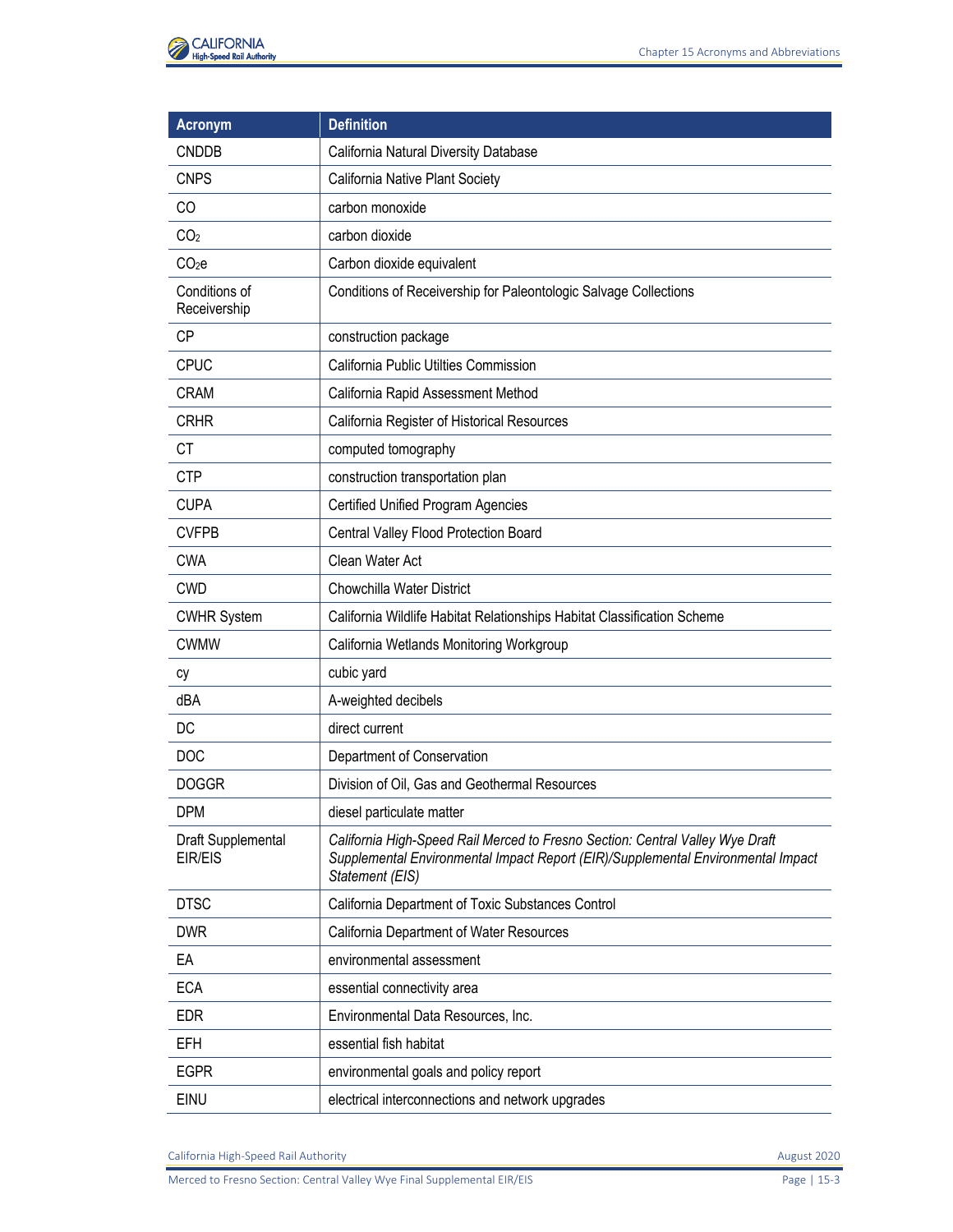

| <b>Acronym</b>                       | <b>Definition</b>                                                                                                                                                                    |
|--------------------------------------|--------------------------------------------------------------------------------------------------------------------------------------------------------------------------------------|
| EIR                                  | environmental impact report                                                                                                                                                          |
| EIR/EIS                              | environmental impact report/environmental impact statement                                                                                                                           |
| <b>EIS</b>                           | environmental impact statement                                                                                                                                                       |
| <b>ELF</b>                           | extremely low frequency                                                                                                                                                              |
| EM                                   | electromagnetic                                                                                                                                                                      |
| <b>EMC</b>                           | electromagnetic compatibility                                                                                                                                                        |
| <b>EMF</b>                           | electromagnetic field                                                                                                                                                                |
| EMFAC2014                            | Emission FACtors 2014                                                                                                                                                                |
| <b>EMI</b>                           | electromagnetic interference                                                                                                                                                         |
| <b>EMMA</b>                          | Environmental Mitigation Management and Assessment                                                                                                                                   |
| <b>EMR</b>                           | electromagnetic radiation                                                                                                                                                            |
| EO                                   | <b>Executive Order</b>                                                                                                                                                               |
| EOP                                  | emergency operations plan                                                                                                                                                            |
| <b>EPRI</b>                          | Electric Power Research Institute                                                                                                                                                    |
| <b>ERA</b>                           | environmentally restricted area                                                                                                                                                      |
| <b>ESA</b>                           | environmentally senstative area, or                                                                                                                                                  |
|                                      | environmental site assessment                                                                                                                                                        |
| FAA                                  | <b>Federal Aviation Administration</b>                                                                                                                                               |
| <b>FBI</b>                           | Federal Bureau of Investigation                                                                                                                                                      |
| <b>FCC</b>                           | <b>Federal Communications Commission</b>                                                                                                                                             |
| <b>FCFPD</b>                         | Fresno County Fire Protection District                                                                                                                                               |
| Fed. Reg.                            | <b>Federal Register</b>                                                                                                                                                              |
| <b>FEMA</b>                          | Federal Emergency Management Agency                                                                                                                                                  |
| <b>FESA</b>                          | federal Endangered Species Act                                                                                                                                                       |
| <b>FHWA</b>                          | Federal Highway Administration                                                                                                                                                       |
| <b>Final Supplemental</b><br>EIR/EIS | California High-Speed Rail Merced to Fresno Section: Central Valley Wye Final<br>Supplemental Environmental Impact Report (EIR)/Supplemental Environmental Impact<br>Statement (EIS) |
| <b>FIRM</b>                          | flood insurance rate maps                                                                                                                                                            |
| <b>FMMP</b>                          | Farmland Mapping and Monitoring Program                                                                                                                                              |
| <b>FPPA</b>                          | Farmland Protection Policy Act                                                                                                                                                       |
| <b>FRA</b>                           | <b>Federal Railroad Administration</b>                                                                                                                                               |
| <b>FSZ</b>                           | <b>Farmland Security Zone</b>                                                                                                                                                        |
| FTA                                  | <b>Federal Transit Administration</b>                                                                                                                                                |
| FY                                   | fiscal year                                                                                                                                                                          |
| G                                    | Gauss                                                                                                                                                                                |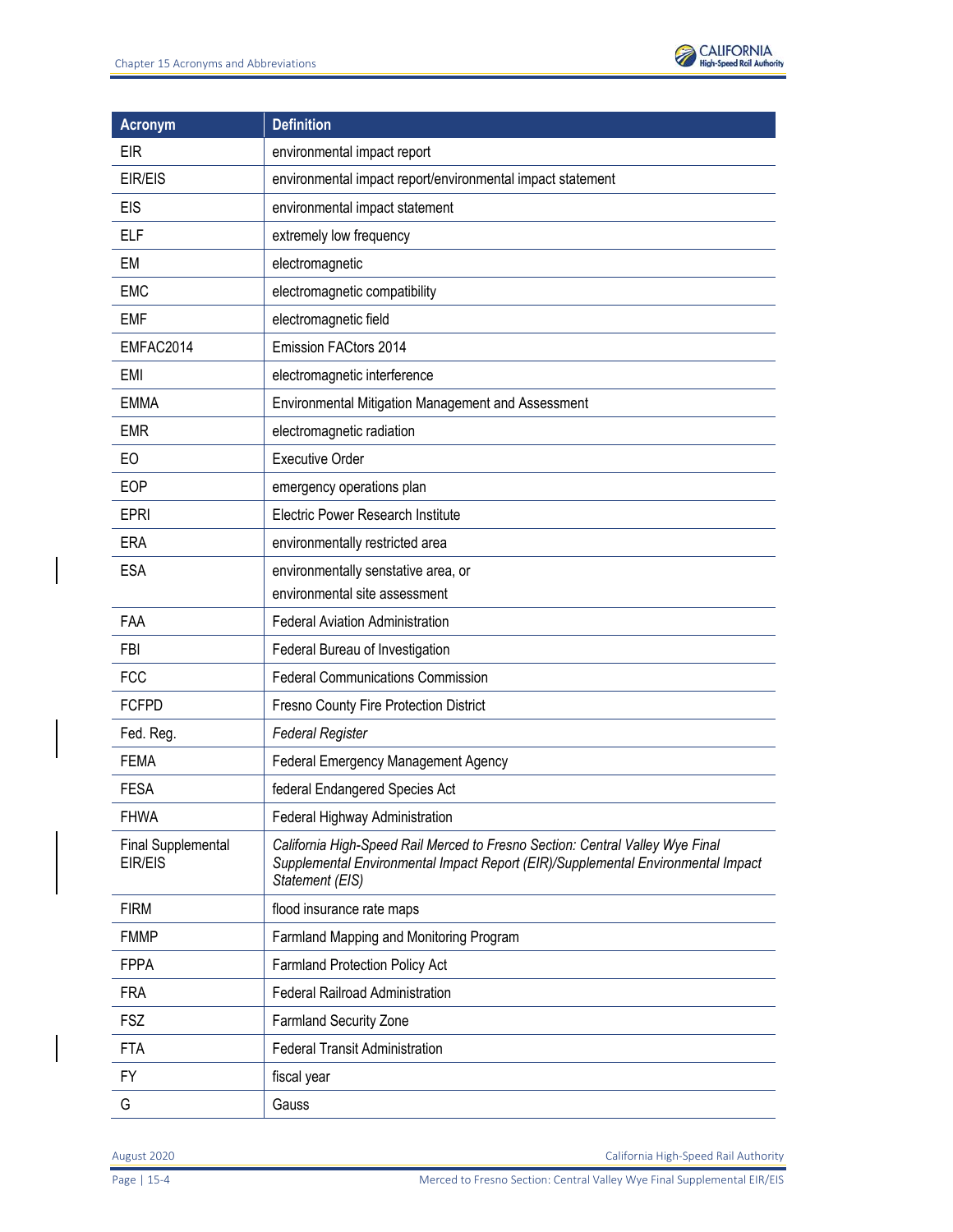

| <b>Acronym</b>  | <b>Definition</b>                                             |
|-----------------|---------------------------------------------------------------|
| <b>GAMAQI</b>   | Guide for Assessing and Mitigating Air Quality Impacts        |
| GC              | general conformity                                            |
| <b>GHG</b>      | greenhouse gas                                                |
| GHz             | billion hertz                                                 |
| <b>GIS</b>      | geographic information system                                 |
| GO              | General Order                                                 |
| <b>HAP</b>      | hazardous air pollutant                                       |
| <b>HCFC</b>     | hydrochlorofluorocarbon                                       |
| <b>HCP</b>      | habitat conservation plan                                     |
| HF              | high frequency                                                |
| HI              | hazard index                                                  |
| <b>HMF</b>      | heavy maintenance facility                                    |
| <b>HMP</b>      | habitat mitigation plan                                       |
| <b>HMRD</b>     | Henry Miller Reclamation District                             |
| Hot Spots Act   | Air Toxics "Hot Spots" Information and Assessment Act of 1987 |
| <b>HSR</b>      | high-speed rail                                               |
| <b>HUC</b>      | Hydrologic Unit Code                                          |
| <b>HVAC</b>     | heating, ventilation, and air-conditioning                    |
| Hz              | hertz                                                         |
| <b>IAMF</b>     | impact avoidance and minimization feature                     |
| <b>ICNIRP</b>   | International Commission on Non-Ionizing Radiation Protection |
| <b>IPaC</b>     | Information for Planning and Conservation                     |
| <b>ISEP</b>     | Implementation Stage EMC Program Plan                         |
| <b>ITA</b>      | <b>Indian Trust Asset</b>                                     |
| Κ               | kindergarten                                                  |
| kHz             | kilohertz                                                     |
| kV              | kilovolts                                                     |
| kV/m            | kilovolts per meter                                           |
| <b>KVP</b>      | key viewpoint                                                 |
| LAFCo           | Local Agency Formation Commission                             |
| <b>LBP</b>      | lead-based paint                                              |
| L <sub>dn</sub> | day-night sound level                                         |
| <b>LEDPA</b>    | least environmentally damaging practicable alternative        |
| $L_{eq}$        | equivalent sound level                                        |
| LESA            | land evaluation and site assessment                           |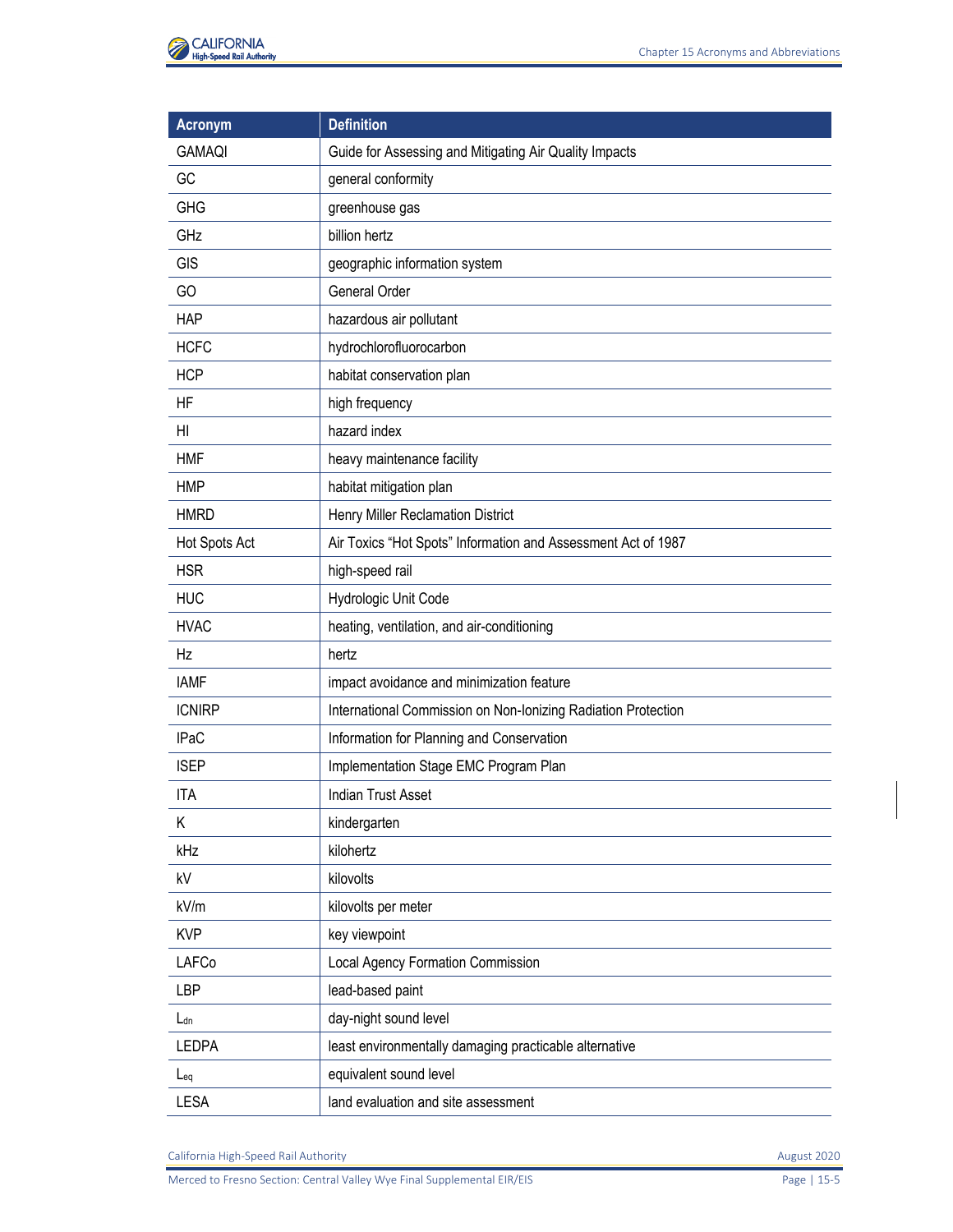

| <b>Acronym</b>                    | <b>Definition</b>                                                                                        |
|-----------------------------------|----------------------------------------------------------------------------------------------------------|
| LID                               | low-impact development                                                                                   |
| <b>LMF</b>                        | light maintenance facility                                                                               |
| <b>LRA</b>                        | local resource area                                                                                      |
| LOS                               | level of service                                                                                         |
| <b>LWCF</b>                       | Land and Water Conservation Fund                                                                         |
| m                                 | meter                                                                                                    |
| Madera County RTP                 | Madera County Final 2014 Regional Transportation Plan and Sustainable Communities<br>Strategy            |
| Madera ID                         | Madera Irrigation District                                                                               |
| <b>MBTA</b>                       | <b>Migratory Bird Treaty Act</b>                                                                         |
| <b>MCAG</b>                       | Merced County Association of Governments                                                                 |
| <b>MCTC</b>                       | Madera County Transportation Commission                                                                  |
| Merced to Fresno Final<br>EIR/EIS | Merced to Fresno Section Final Environmental Impact Report (EIR)/Environmental<br>Impact Statement (EIS) |
| mG                                | milligauss                                                                                               |
| <b>MHz</b>                        | megahertz                                                                                                |
| <b>MMBtu</b>                      | million British thermal units                                                                            |
| <b>MMT</b>                        | million metric tons                                                                                      |
| <b>MOA</b>                        | Memorandum of Agreement                                                                                  |
| <b>MOU</b>                        | Memorandum of Understanding                                                                              |
| <b>MPE</b>                        | maximum permissible exposure                                                                             |
| mpg                               | miles per gallon                                                                                         |
| mph                               | miles per hour                                                                                           |
| <b>MPO</b>                        | metropolitan planning organization                                                                       |
| <b>MRI</b>                        | magnetic resonance imaging                                                                               |
| MS4                               | municipal separate storm sewer system                                                                    |
| <b>MSAT</b>                       | mobile source air toxics                                                                                 |
| MT CO <sub>2</sub> e              | metric tons of carbon dioxide equivalent                                                                 |
| <b>MTC</b>                        | Metropolitan Transportation Commission                                                                   |
| <b>MW</b>                         | megawatts                                                                                                |
| mW/cm <sup>2</sup>                | milliwatt per square centimeter                                                                          |
| N <sub>2</sub> O                  | nitrous oxide                                                                                            |
| <b>NAAQS</b>                      | National Ambient Air Quality Standards                                                                   |
| <b>NAC</b>                        | noise abatement criteria                                                                                 |
| <b>NAIP</b>                       | National Agriculture Imagery Program                                                                     |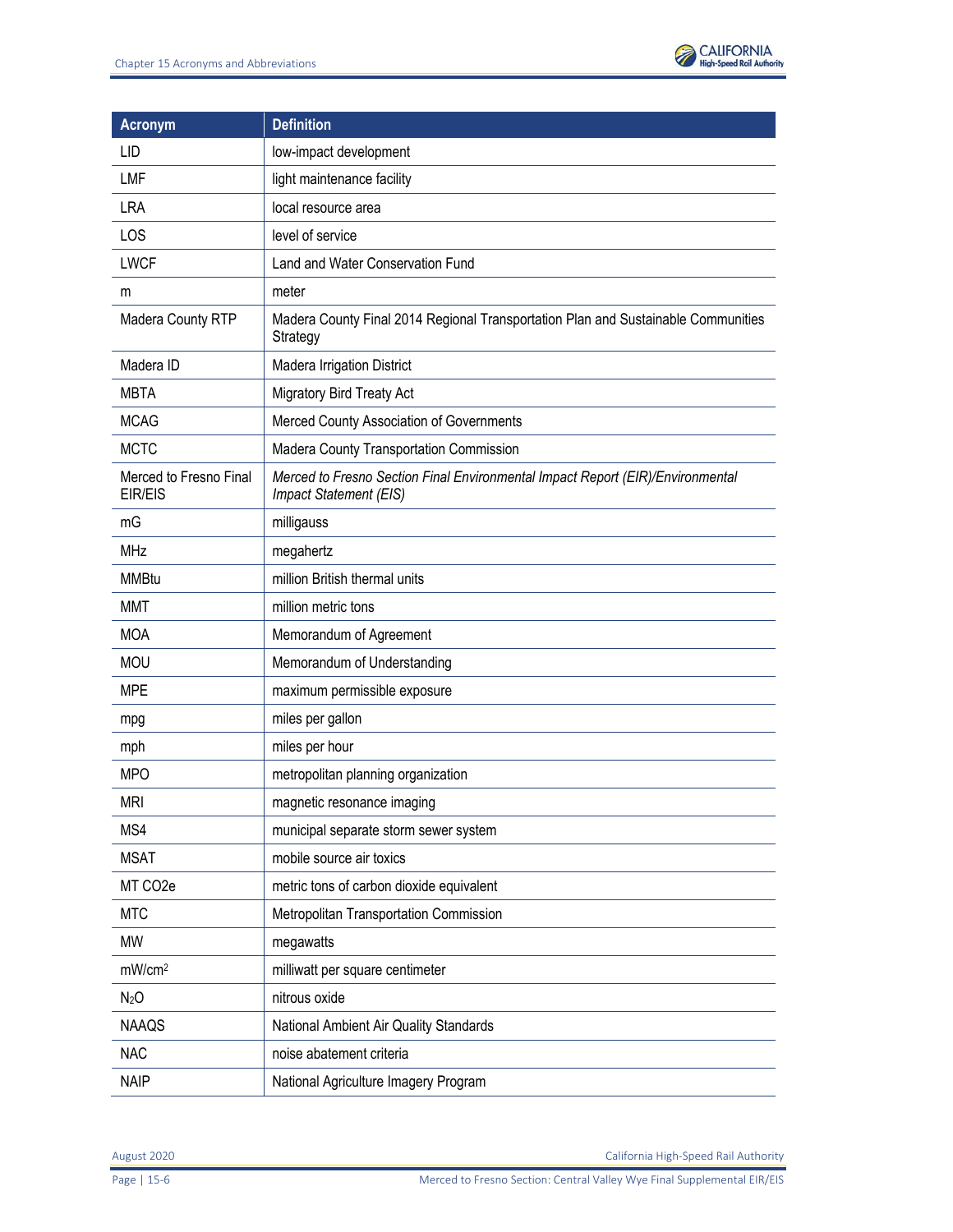

| <b>Acronym</b>                                   | <b>Definition</b>                                                                          |
|--------------------------------------------------|--------------------------------------------------------------------------------------------|
| <b>NEPA</b>                                      | National Environmental Policy Act                                                          |
| <b>NFPA</b>                                      | National Fire Protection Association                                                       |
| <b>NHPA</b>                                      | National Historic Preservation Act                                                         |
| <b>NHTSA</b>                                     | National Highway Traffic Safety Administration                                             |
| <b>NIMS</b>                                      | National Incident Management System                                                        |
| <b>NIOSH</b>                                     | National Institute for Occupational Safety and Health                                      |
| <b>NMFS</b>                                      | National Marine Fisheries Service                                                          |
| <b>NMI</b>                                       | nuclear magnetic imaging                                                                   |
| <b>NMR</b>                                       | nuclear magnetic resonance                                                                 |
| NO <sub>2</sub>                                  | nitrogen dioxide                                                                           |
| <b>NOA</b>                                       | naturally occurring asbestos                                                               |
| <b>NOD</b>                                       | Notice of Determination                                                                    |
| <b>NO</b> <sub>x</sub>                           | nitrogen oxide                                                                             |
| <b>NPDES</b>                                     | National Pollutant Discharge Elimination System                                            |
| <b>NPS</b>                                       | <b>National Park Service</b>                                                               |
| <b>NRCS</b>                                      | Natural Resources Conservation Service                                                     |
| <b>NRHP</b>                                      | National Register of Historic Places                                                       |
| <b>NSR</b>                                       | New Source Review                                                                          |
| O&M                                              | operations and maintenance                                                                 |
| O <sub>3</sub>                                   | ozone                                                                                      |
| <b>OCS</b>                                       | overhead contact system                                                                    |
| ORFPD                                            | Oakdale Rural Fire Protection District                                                     |
| <b>OSHA</b>                                      | Occupational Safety and Health Administration                                              |
| <b>PA</b>                                        | Programmatic Agreement                                                                     |
| Paleontological<br>Resources Technical<br>Report | Merced to Fresno Section: Central Valley Wye Paleontological Resources Technical<br>Report |
| Pb                                               | lead                                                                                       |
| <b>PCB</b>                                       | polychlorinated biphenyl                                                                   |
| PEC                                              | potential environmental concern                                                            |
| PG&E                                             | Pacific Gas & Electric                                                                     |
| PHA                                              | preliminary hazard analysis                                                                |
| PL                                               | Public Law                                                                                 |
| PM                                               | particulate matter                                                                         |
| PM <sub>2.5</sub>                                | particulate matter smaller than or equal to 2.5 microns in diameter                        |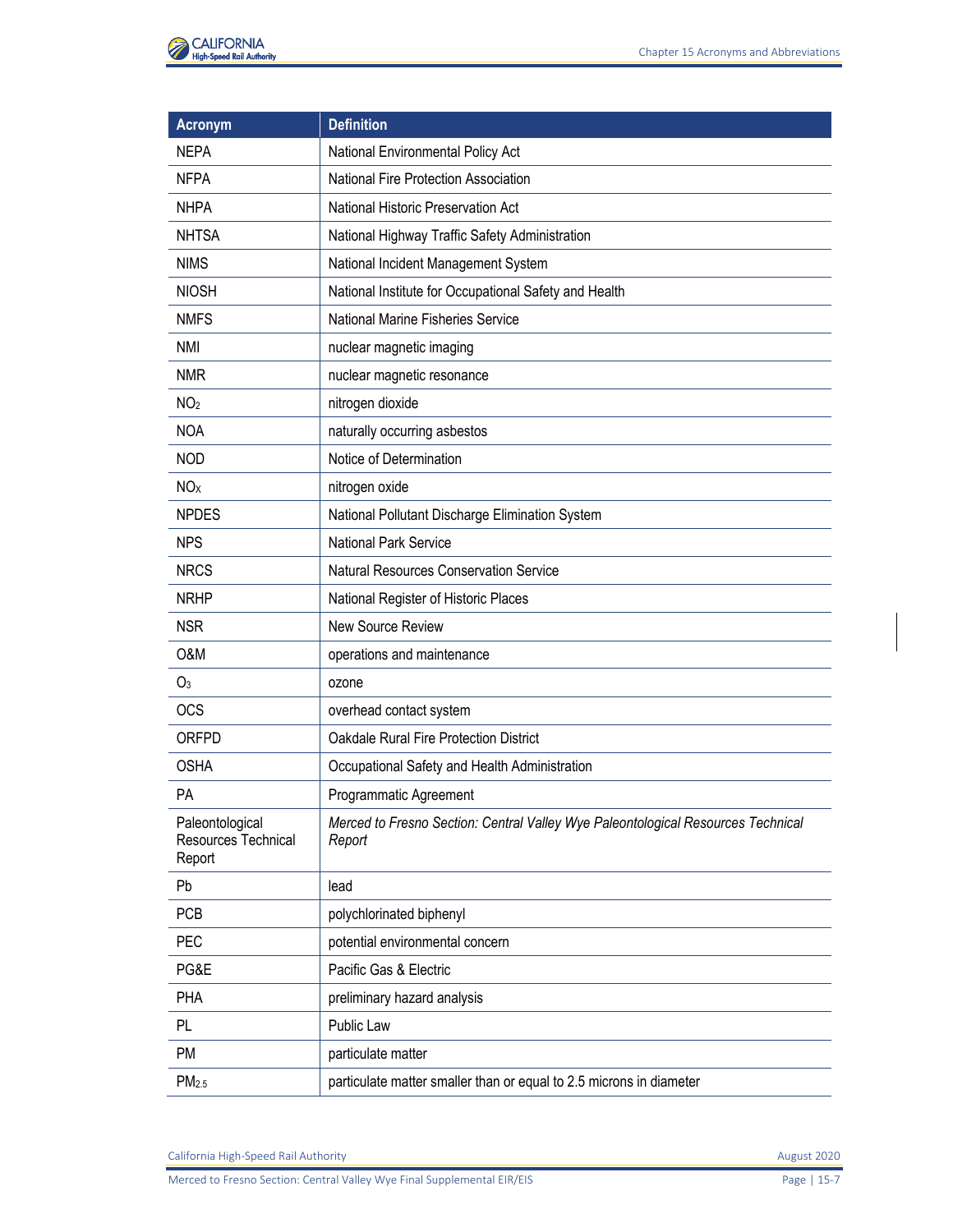

| <b>Acronym</b>                                                                           | <b>Definition</b>                                                                                                                                                                                  |
|------------------------------------------------------------------------------------------|----------------------------------------------------------------------------------------------------------------------------------------------------------------------------------------------------|
| $PM_{10}$                                                                                | particulate matter smaller than or equal to 10 microns in diameter                                                                                                                                 |
| Ppb                                                                                      | parts per billion                                                                                                                                                                                  |
| Ppm                                                                                      | parts per million                                                                                                                                                                                  |
| <b>PRM</b>                                                                               | permittee-responsible mitigation                                                                                                                                                                   |
| <b>PRMMP</b>                                                                             | paleontological resources monitoring and mitigation plan                                                                                                                                           |
| <b>PRS</b>                                                                               | paleontological resources specialist                                                                                                                                                               |
| <b>RCRA</b>                                                                              | Resource Conservation and Recovery Act                                                                                                                                                             |
| <b>REL</b>                                                                               | reference exposure level                                                                                                                                                                           |
| <b>RF</b>                                                                                | radio frequency                                                                                                                                                                                    |
| Revised/Second Draft<br>Supplemental EIR/EIS,<br><b>Biological Resources</b><br>Analysis | California High Speed Rail, Merced to Fresno Section, Central Valley Wye, Revised<br>Draft Supplemental EIR/Second Draft Supplemental EIS, Biological Resources<br>Analysis (published March 2020) |
| <b>RIMS II</b>                                                                           | Regional Input-Output Model                                                                                                                                                                        |
| <b>ROD</b>                                                                               | Record of Decision                                                                                                                                                                                 |
| <b>ROG</b>                                                                               | reactive organic gases                                                                                                                                                                             |
| <b>ROW</b>                                                                               | right-of-way                                                                                                                                                                                       |
| <b>RSA</b>                                                                               | resource study area                                                                                                                                                                                |
| <b>RTP</b>                                                                               | regional transportation plans                                                                                                                                                                      |
| <b>RWQCB</b>                                                                             | Regional Water Quality Control Board                                                                                                                                                               |
| <b>SACOG</b>                                                                             | Sacramento Area Council of Governments                                                                                                                                                             |
| <b>SAFE</b>                                                                              | Safer Affordable Fuel-Efficient Vehicles Rule                                                                                                                                                      |
| <b>SANDAG</b>                                                                            | San Diego Association of Governments                                                                                                                                                               |
| <b>SAR</b>                                                                               | Special Aquatic Resource                                                                                                                                                                           |
| <b>SB</b>                                                                                | Senate Bill                                                                                                                                                                                        |
| <b>SCAG</b>                                                                              | Southern California Association of Governments                                                                                                                                                     |
| <b>SCAQMD</b>                                                                            | South Coast Air Quality Management District                                                                                                                                                        |
| <b>SCFPD</b>                                                                             | Stanislaus Consolidated Fire Protection District                                                                                                                                                   |
| Scoping Plan                                                                             | Climate Change Scoping Plan                                                                                                                                                                        |
| <b>SEMS</b>                                                                              | Standardized Emergency Management System                                                                                                                                                           |
| <b>SEL</b>                                                                               | sound exposure level                                                                                                                                                                               |
| Settlement                                                                               | San Joaquin River Restoration Settlement Natural Resources Defense Council, et al.,<br>v. Kirk Rodgers, et al. Settlement Agreement                                                                |
| SF <sub>6</sub>                                                                          | sulfur hexafluoride                                                                                                                                                                                |
| <b>SFBAAB</b>                                                                            | San Francisco Bay Area Air Basin                                                                                                                                                                   |
| <b>SFHA</b>                                                                              | special flood-hazard areas                                                                                                                                                                         |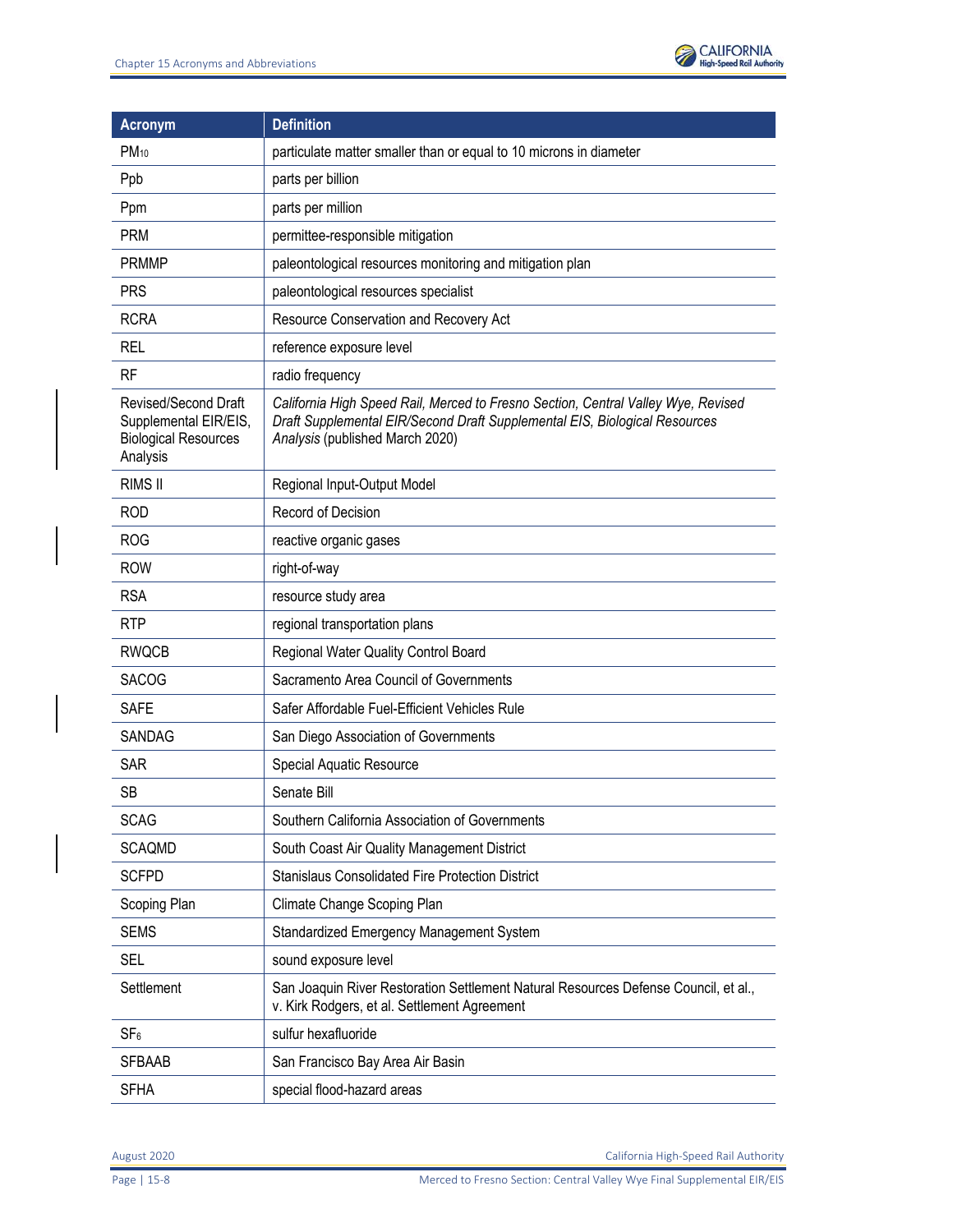| <b>Acronym</b>               | <b>Definition</b>                                                                                                   |
|------------------------------|---------------------------------------------------------------------------------------------------------------------|
| <b>SHPO</b>                  | State Historic Preservation Officer                                                                                 |
| <b>SHTAC</b>                 | Swainson's Hawk Technical Advisory Committee                                                                        |
| <b>SIP</b>                   | state implementation plan                                                                                           |
| <b>SJRRP</b>                 | San Joaquin River Restoration Program                                                                               |
| <b>SJVAB</b>                 | San Joaquin Valley Air Basin                                                                                        |
| <b>SJVAPCD</b>               | San Joaquin Valley Air Pollution Control District                                                                   |
| <b>SJVUAPCD</b>              | San Joaquin Valley Unified Air Pollution Control District                                                           |
| <b>SNAP</b>                  | Supplemental Nutrition Assistance Program                                                                           |
| SO <sub>2</sub>              | sulfur dioxide                                                                                                      |
| <b>SPCC</b>                  | spill prevention control and countermeasure                                                                         |
|                              |                                                                                                                     |
| <b>SR</b>                    | <b>State Route</b>                                                                                                  |
| <b>SSP</b>                   | system safety program                                                                                               |
| <b>Standard Guidelines</b>   | Standard Guidelines for the Assessment and Mitigation of Adverse Impacts to<br>Nonrenewable Paleontologic Resources |
| Statewide Program<br>EIR/EIS | Final Program EIR/EIS for the Proposed California High-Speed Train System                                           |
| <b>STB</b>                   | Surface Transportation Board                                                                                        |
| <b>SVP</b>                   | Society of Vertebrate Paleontology                                                                                  |
| <b>SWPPP</b>                 | stormwater pollution prevention plan                                                                                |
| <b>SWRCB</b>                 | State Water Resources Control Board                                                                                 |
| T                            | Tesla                                                                                                               |
| <b>TAC</b>                   | toxic air contaminant                                                                                               |
| <b>Tanner Act</b>            | Toxic Air Contaminant Identification and Control Act                                                                |
| <b>TCE</b>                   | temporary construction easement                                                                                     |
| <b>THPO</b>                  | <b>Tribal Historic Preservation Officer</b>                                                                         |
| <b>TMDL</b>                  | total maximum daily load                                                                                            |
| <b>TNAP</b>                  | traffic noise analysis protocol                                                                                     |
| <b>TPSS</b>                  | traction power substations                                                                                          |
| <b>UCMP</b>                  | University of California Museum of Paleontology                                                                     |
| Unified Program              | Unified Hazardous Waste and Hazardous Materials Management Regulatory Program                                       |
| <b>UPRR</b>                  | Union Pacific Railroad                                                                                              |
| <b>USACE</b>                 | U.S. Army Corps of Engineers                                                                                        |
| <b>USBR</b>                  | U.S. Bureau of Reclamation                                                                                          |
| U.S.C.                       | <b>United States Code</b>                                                                                           |
| U.S. DOT                     | U.S. Department of Transportation                                                                                   |